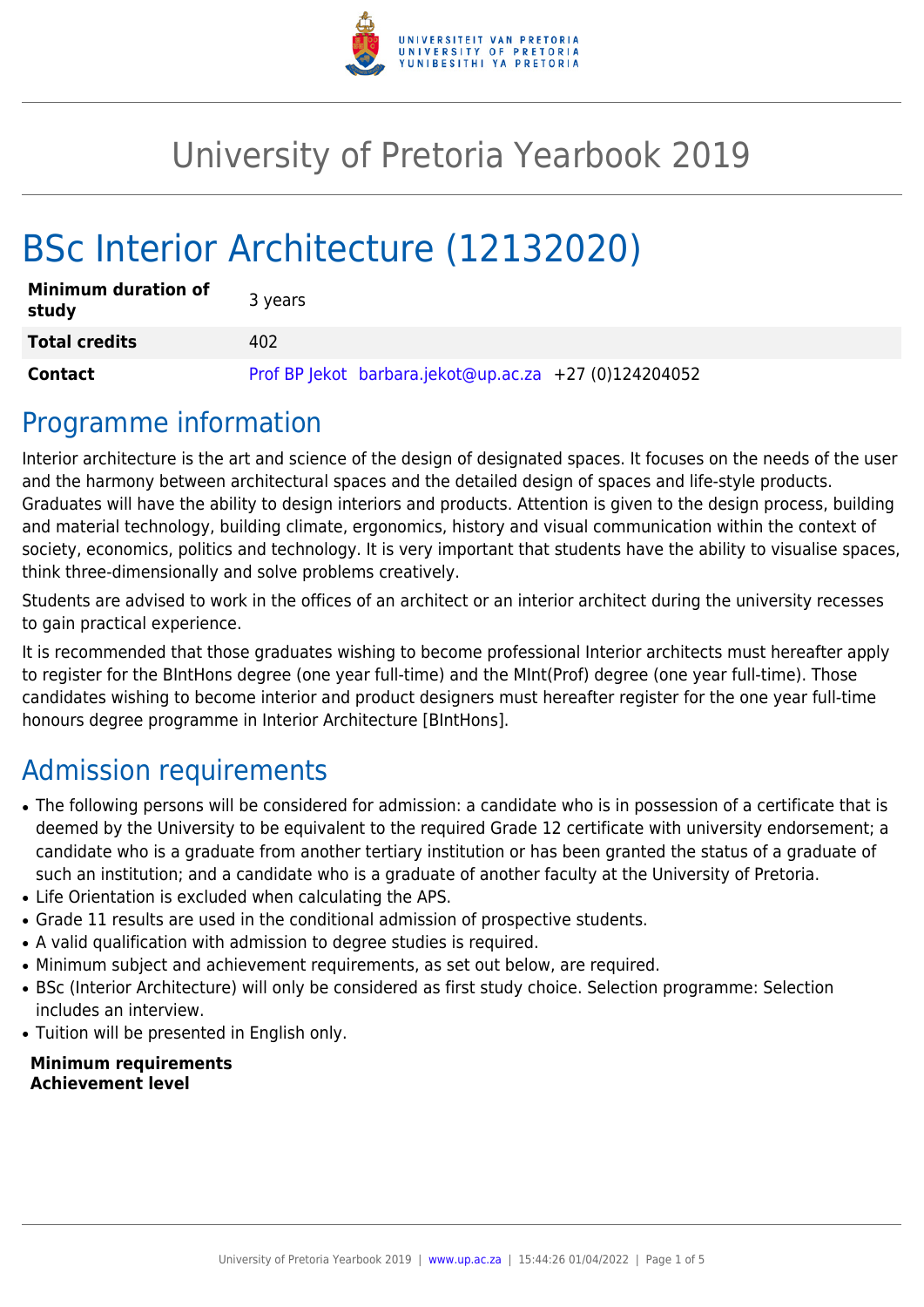

| <b>English Home</b><br>Language or<br><b>English First</b><br><b>Additional</b><br>Language |          |         | <b>Mathematics</b> |         | <b>Physical Science</b> |    |
|---------------------------------------------------------------------------------------------|----------|---------|--------------------|---------|-------------------------|----|
| NSC/IEB                                                                                     | AS Level | NSC/IEB | <b>AS Level</b>    | NSC/IEB | AS<br>Level             |    |
| Б.                                                                                          |          | 4       |                    | 4       | I)                      | 27 |

\* Cambridge A level candidates who obtained at least a D in the required subjects, will be considered for admission. International Baccalaureate (IB) HL candidates who obtained at least a 4 in the required subjects, will be considered for admission.

## Additional requirements

Students wishing to transfer to other programmes in the Department of Architecture must obtain written consent from the admissions committee.

# Other programme-specific information

#### **Concurrent presentation**

In the third year of study Design, Construction, Design communication, Environmental studies, Earth studies and Material studies must initially be examined in the same year.

#### **Awarding of degree**

The degree is awarded to those students who have obtained all the prescribed credits for the programme modules.

### Promotion to next study year

A student is promoted to a subsequent year of study after acquiring all the prerequisite module credits of the preceding year of study. A student is deemed to be in the year of study for which he or she is registered in Design.

If the student is not registered for Design the highest passed year of Design determines the year of study.

**Please Note**: Students not promoted to the next year of study must obtain the approval of the programme coordinator and the Head of Department to register for modules in the subsequent year of study. Students must re-apply for admission to the Department of Architecture in instances where:

- i. a student is not promoted to the second year of study;
- ii. a student after repeating any year of study, is not promoted to the following year of study.

### Pass with distinction

The degree is conferred with distinction on a student who, at first registration, simultaneously passes both Design 303 and Construction 320 with distinction (75%) with the proviso that the degree is completed within the minimum prescribed time and all other final-year modules are passed on first registration without any supplementary/special examinations.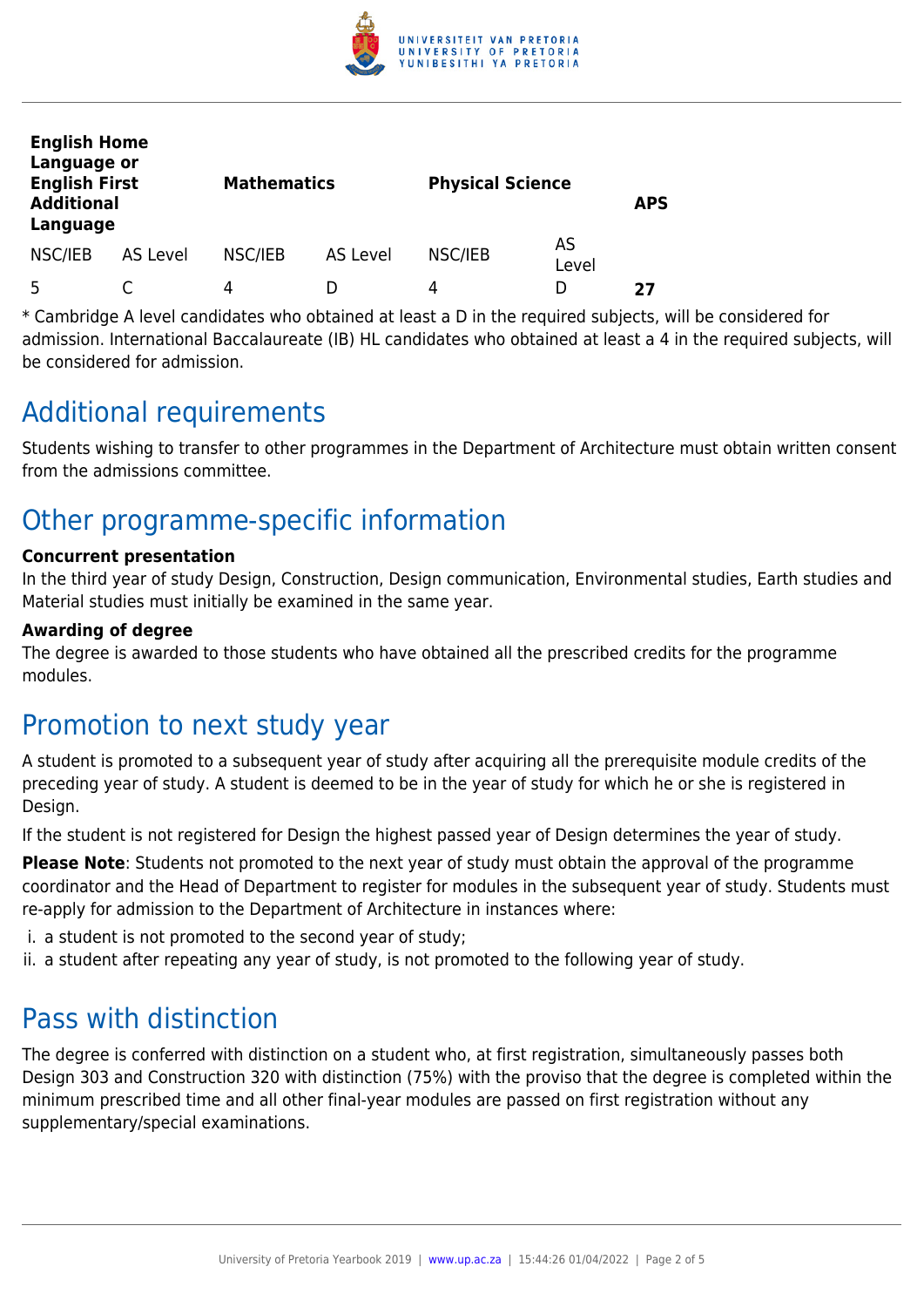

## Curriculum: Year 1

#### **Minimum credits: 116**

### **Fundamental modules**

[Academic information management 102](https://www.up.ac.za/yearbooks/2019/modules/view/AIM 102) (AIM 102) - Credits: 6.00 [Academic information management 111](https://www.up.ac.za/yearbooks/2019/modules/view/AIM 111) (AIM 111) - Credits: 4.00 [Academic information management 121](https://www.up.ac.za/yearbooks/2019/modules/view/AIM 121) (AIM 121) - Credits: 4.00 [Academic orientation 112](https://www.up.ac.za/yearbooks/2019/modules/view/UPO 112) (UPO 112) - Credits: 0.00

#### **Core modules**

[Earth studies 110](https://www.up.ac.za/yearbooks/2019/modules/view/AAL 110) (AAL 110) - Credits: 10.00 [Digital visual communication 110](https://www.up.ac.za/yearbooks/2019/modules/view/ARC 110) (ARC 110) - Credits: 6.00 [Construction 111](https://www.up.ac.za/yearbooks/2019/modules/view/KON 111) (KON 111) - Credits: 8.00 [Construction 121](https://www.up.ac.za/yearbooks/2019/modules/view/KON 121) (KON 121) - Credits: 8.00 [Design communication 120](https://www.up.ac.za/yearbooks/2019/modules/view/OKU 120) (OKU 120) - Credits: 6.00 [Environmental theory 110](https://www.up.ac.za/yearbooks/2019/modules/view/OML 110) (OML 110) - Credits: 6.00 [Environmental studies 120](https://www.up.ac.za/yearbooks/2019/modules/view/OML 120) (OML 120) - Credits: 6.00 [Design 100](https://www.up.ac.za/yearbooks/2019/modules/view/ONT 100) (ONT 100) - Credits: 60.00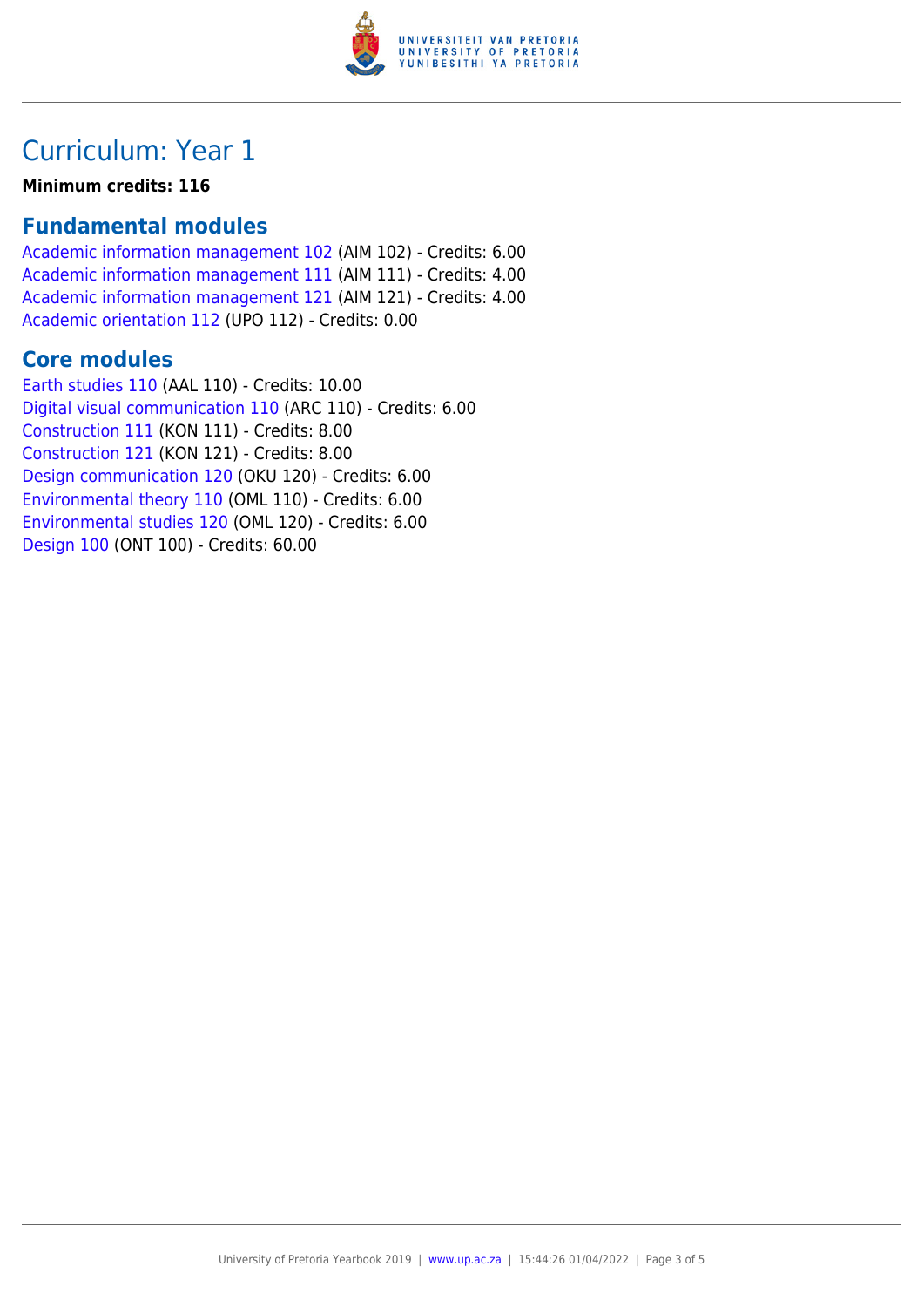

## Curriculum: Year 2

#### **Minimum credits: 134**

#### **Core modules**

[Earth studies 210](https://www.up.ac.za/yearbooks/2019/modules/view/AAL 210) (AAL 210) - Credits: 8.00 [Earth studies 223](https://www.up.ac.za/yearbooks/2019/modules/view/AAL 223) (AAL 223) - Credits: 4.00 [Earth studies 224](https://www.up.ac.za/yearbooks/2019/modules/view/AAL 224) (AAL 224) - Credits: 4.00 [Community-based project 201](https://www.up.ac.za/yearbooks/2019/modules/view/JCP 201) (JCP 201) - Credits: 8.00 [Construction 210](https://www.up.ac.za/yearbooks/2019/modules/view/KON 210) (KON 210) - Credits: 8.00 [Construction 220](https://www.up.ac.za/yearbooks/2019/modules/view/KON 220) (KON 220) - Credits: 8.00 [Material studies 223](https://www.up.ac.za/yearbooks/2019/modules/view/MST 223) (MST 223) - Credits: 8.00 [Environmental theory 210](https://www.up.ac.za/yearbooks/2019/modules/view/OML 210) (OML 210) - Credits: 6.00 [Environmental studies 220](https://www.up.ac.za/yearbooks/2019/modules/view/OML 220) (OML 220) - Credits: 6.00 [Design 203](https://www.up.ac.za/yearbooks/2019/modules/view/ONT 203) (ONT 203) - Credits: 60.00 [Textiles: Utilities, fibres and yarns 212](https://www.up.ac.za/yearbooks/2019/modules/view/TKS 212) (TKS 212) - Credits: 14.00